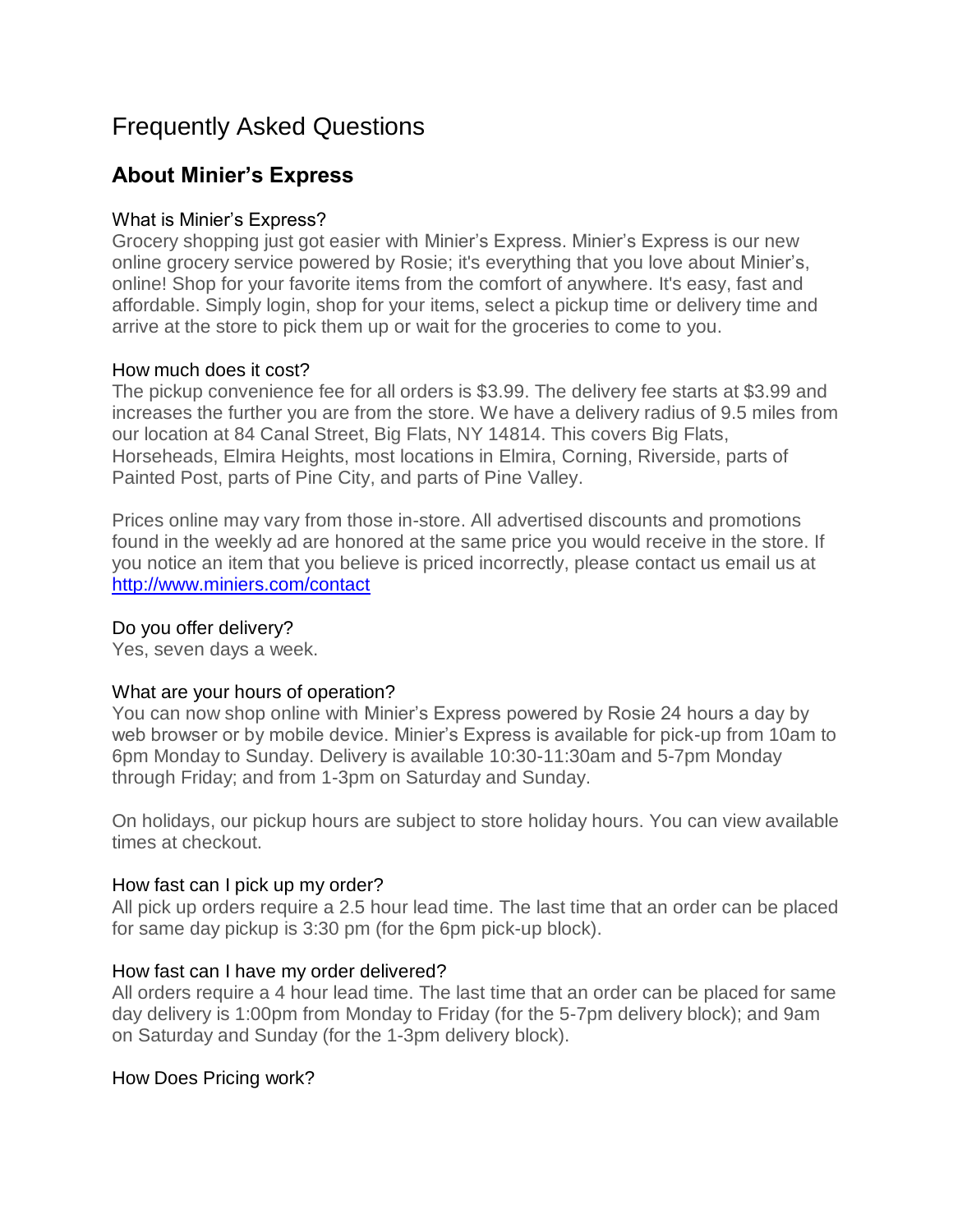Though some item prices might be different than those in-store, Minier's Express works hard to provide the best value for online grocery shopping. All advertised discounts and promotions found in the weekly ad are honored at the same price you would receive in the store. If you notice an item that you believe is priced incorrectly, please email us at <http://www.miniers.com/contact>

## **Shopping Online**

#### How does it work?

- 1. Create an account using the link on the homepage or by visiting [www.rosieapp.com](http://www.rosieapp.com/)
- 2. Search for items using the search bar at the top of the page
- 3. Search for items using the department navigation on the left hand side of the page.
- 4. Add items to your cart by hovering over the item and selecting the quantity needed.
- 5. Click on the cart tab on the right hand side of the screen
- 6. Select in-store pickup or delivery and enter your contact information and/or delivery information
- 7. Choose a date and time to acquire your items
- 8. Review your order and enter any promotion codes
- 9. Checkout with your credit card
- 10.Pickup your order be sure to have your **confirmation code** handy; or wait to have your order delivered to your location. You will need your **confirmation code** to receive your delivered items.

## Is there a minimum/max order?

The minimum order is \$40.00 for online grocery purchase. We don't have a max order. However, items are subject to store availability

## How far ahead can I place my order?

You may place your order up to six days in advance. However, at this point once your order is placed it cannot be modified. We are anticipating an update that will allow you to make an order, select a time slot and modify your order throughout the week. Please watch for update emails.

## Do you have a freshness guarantee?

Whether shopping in-store or online with Minier's Express, our promise is to exceed your expectations by combining the best customer service with the freshest foods. Our team is committed to offering only the highest quality foods and services. Your satisfaction is paramount which is why we stand behind our products and services 100%.

That's our promise to you.

## Can I pay with a gift card?